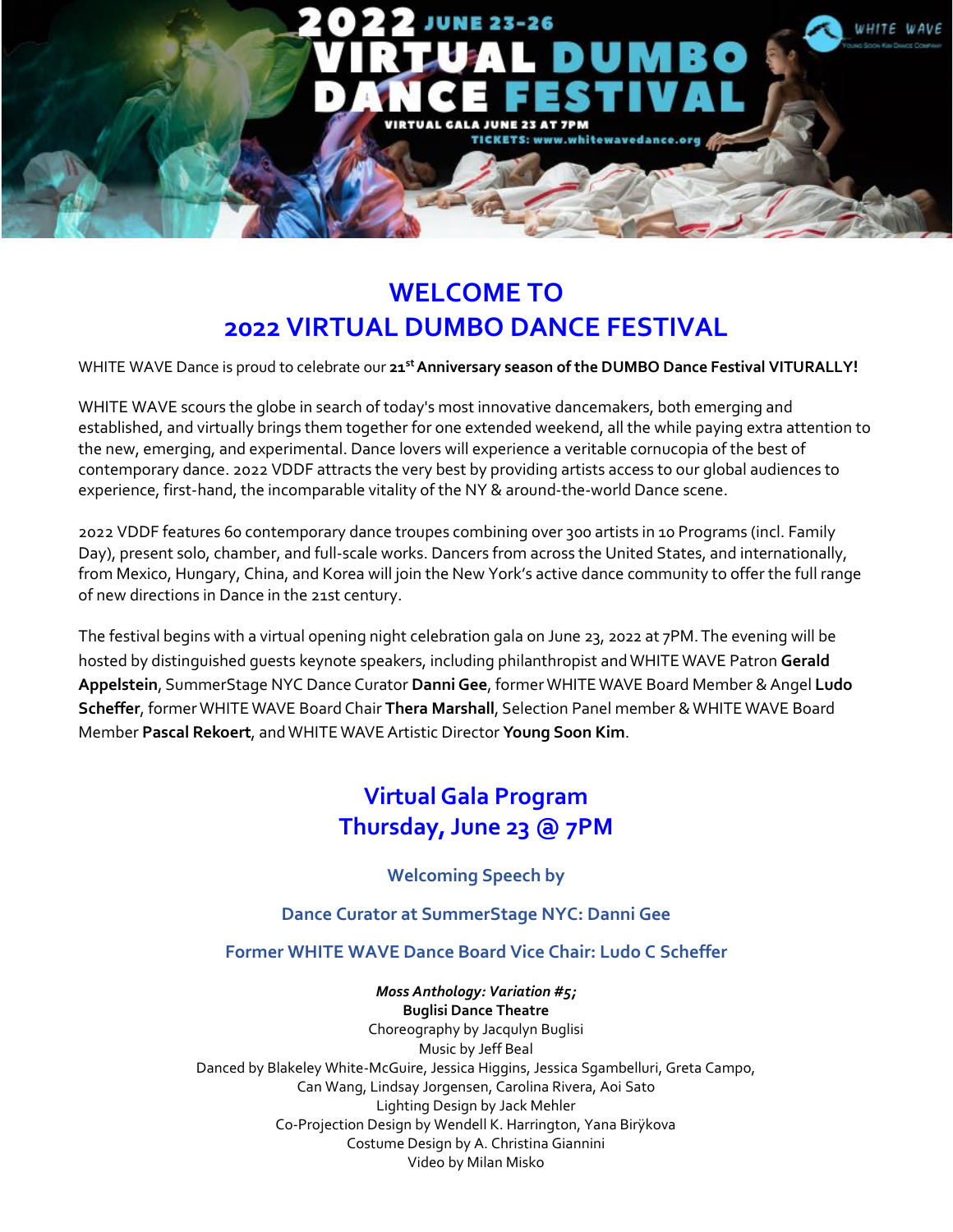#### *16* **UBIN DANCE**

## Choreography by Na-Hyun Lee

Music by Ji Park

Danced by Yoseb Kang, Hyejin Shin, Changyong Sung, Yejin Kim, Hyeayoon Kim, Sohee Jeon, Heejea Choi, Myoungseon Kim, Hanbi Yang, Hyukjoong Yoon, Yoonyoung Seo, Eunji Hong, Heayoung Na, Hanna Kang, Jeayoon Song, Minji Park Costume by Coinonia

## **Philanthropist | Patron of WHITE WAVE Dance: Gerald Appelstein**

*Mess*

**A.L.A.H** Choreography by Alejandro Aristizabal Music by Lily Desmond Danced by Ashley Marinelli Video by Connor T. Sullivan

## **Artistic Director of Chagmu CenterKIM / MEA JA**

*Shining Light*

**Changmu Art** Choreography by Mae Ja Kim Music by Toshe Tsuchitori Danced by Mae Ja Kim

In 2000, as we approached the new millennium, I continued my dance topic with brightness. Light is a work of art meaning that dance and music has illuminated the world along the Silk Road. Toshe Tsuchitori is a world-famous percussion player and we had shared content and improvised this piece. After that initial performance, I have been collaborating this piece with various musicians worldwide.

## **Former WHITE WAVE Dance Board Chair: Thera Marshall**

### *The Unsung*

**Limón2** Choreography by José Limón Music by - danced in silence Danced by - Ty Morrison, Nicole Miera, Madison Marshall, Rocío Alvarez, Tess McCharen, Lihong Chan, Yiming Cai, Sabrina Olivieri

## **Artistic Director of Hyonok Kim Dance Arts**

*Weeping Water* **Hyonok Kim Dance Arts** Choreography by Hyonok Kim Music by Isang Yun Danced by Bo Pressly Video by Andre D. Kim, Dongsam Lee Costumes by Hyonok Kim

## **Artistic Director of WHITE WAVE Dance: Young Soon Kim**

## *"iyouuswe III" (Works in Progress)* **WHITE WAVE Young Soon Kim Dance Company**

"iyouuswe III" (read I-You-Us-We-Three) is our multi-year collaboration by pioneering choreographer, Young Soon Kim, in collaboration with our performers, as we continue to explore the body's 3 dimensions in space. Probing the weight of human emotions, "iyouuswe III," presents a vividly-colored vision where movement and mise-en-scène seamlessly meld. Especially during this critical time of the covid Pandemic, this piece challenges us to examine who we are, and how we relate to ourselves and to each other. It is a story of developing relationships by which we struggle to find a sense of 'i' as part of a 'we.'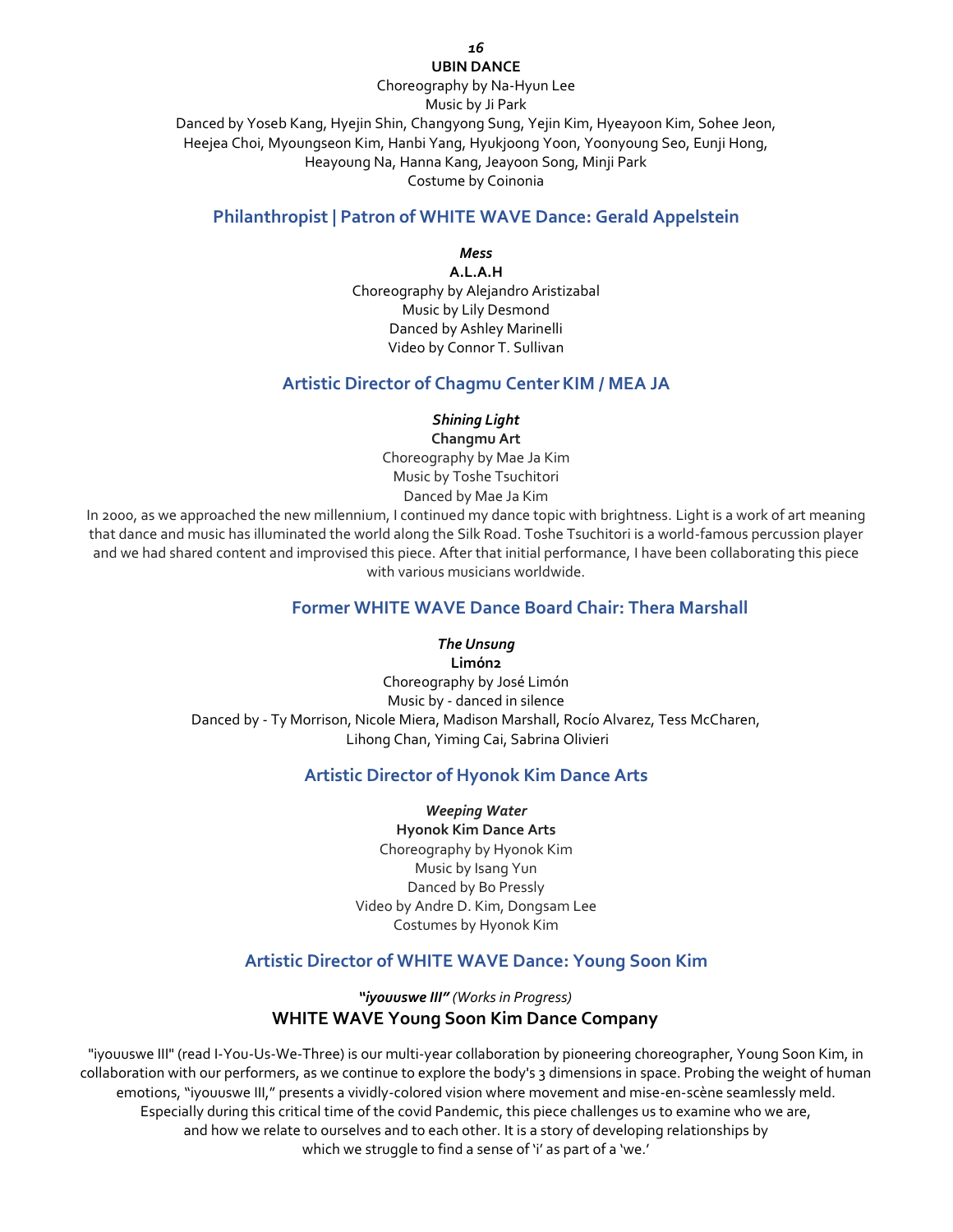Directed & Choreographed by Young Soon Kim, *in collaboration with the performers* Original Score by Marco Cappelli Other Music by Jim Perkins, *Tony Woollard, Aisha Orazbayeva and Aukai, Aparde Costume Coordination by Young Soon Kim* Dancers: Lacey Baroch, Casey LaVres, James Johnson, Mark Willis



Choreographer YOUNG SOON KIM Celebrates 30th Anniversary with SSOOT Premiered at DANCE THEATER WORKSHOP, now New York Live Arts

SSOOT takes its name from a Korean word, which literally translates as charcoal in English but is also used colloquially to mean "fresh energy." This two-part, 120-minute piece for 16 performers seeks to reveal the emotional landscape and inner lives of its characters in their most raw and vulnerable form, the secret longings of utterly human stories.

### **SSOOT/ OPENING**

Choreography by Young Soon Kim, *in collaboration with the performers* Danced by Teresa Kochis, Eric Hoisington Music by Dae Soo Hahn *(Dae Soo Hahn: Guitar, Woo Chang Lee: Piano, Hee Yong Jung: Udu Drums, Dong Sik Park: beat with Guitar & stick)* Rigging Consultant by Philippe Vercruyssen Lighting Design by Daniel Meeker

#### **SSOOT/ DARK WOOD**

Choreographer & Danced by Young Soon Kim Music: David Daring Costumes by Myung Bohm, Hwi-won, Lee, Young Yoon Video by Joel Cantor Lighting Design by Daniel Meeker

#### **\*\*\*\***

#### **About WHITE WAVE**

Formed in 1988, WHITE WAVE Young Soon Kim Dance Company (WHITE WAVE) strives to inspire audiences through multi-dimensional dance productions reflecting themes and philosophies both modern and timeless. Our mission is to be a potent stimulus for change and expansion of the dance/arts world through the production of dance concerts, classes, residencies, and education. Artistic Director Young Soon Kim's vision is expansive, challenging the threshold of dance, music, theater and visual art, surging forward to create new possibilities. Ms. Kim creates works of vision and movement language in reverence and awe of novelty that challenge and broaden the boundaries of dance. We provide both emerging and established choreographers/companies with a NYC venue where they can congregate, create, rehearse and present new dance works through our festivals. [www.whitewavedance.org.](http://www.whitewavedance.org./)

#### **Mission and a brief history of WHITE WAVE**

Founded by Korean-born Young Soon Kim in 1988, the WHITE WAVE Young Soon Kim Dance Company is dedicated to inspiring audiences through multi-dimensional dance productions reflecting themes and philosophies both modern and timeless. We constantly strive to be a potent stimulus for progress and evolution within the dance/arts world. By producing dance concerts, festivals, and educational activities, WHITE WAVE Dance provides both nascent and seasoned choreographers/companies with an encouraging environment where they can create, collaborate, and present new works in the undisputed capital of world dance, New York City.

WHITE WAVE created DDF in 2001 in response to the dance community's need for performance opportunities that would not only present, but also produce, the work of rising choreographers at minimal expense for the